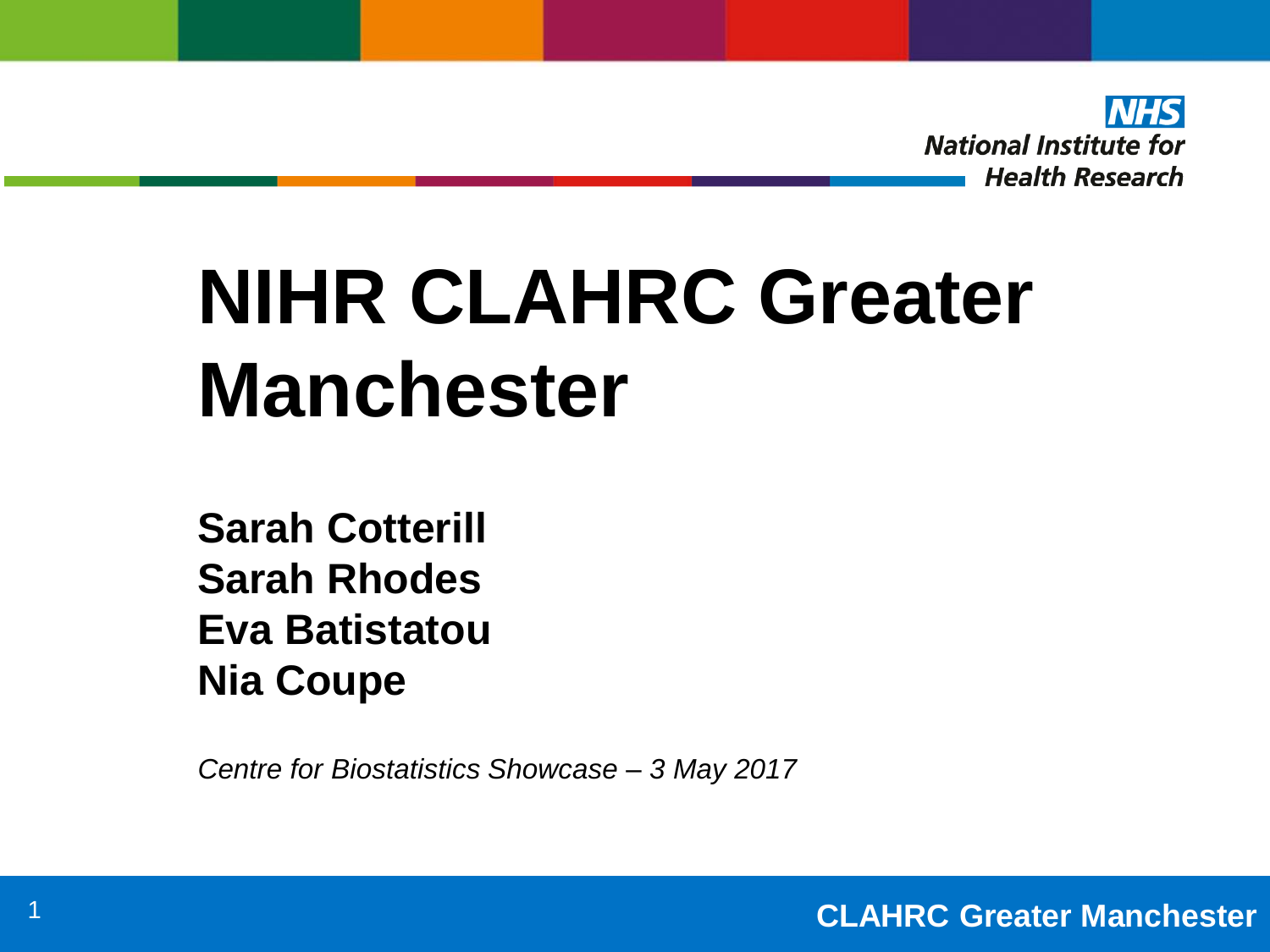









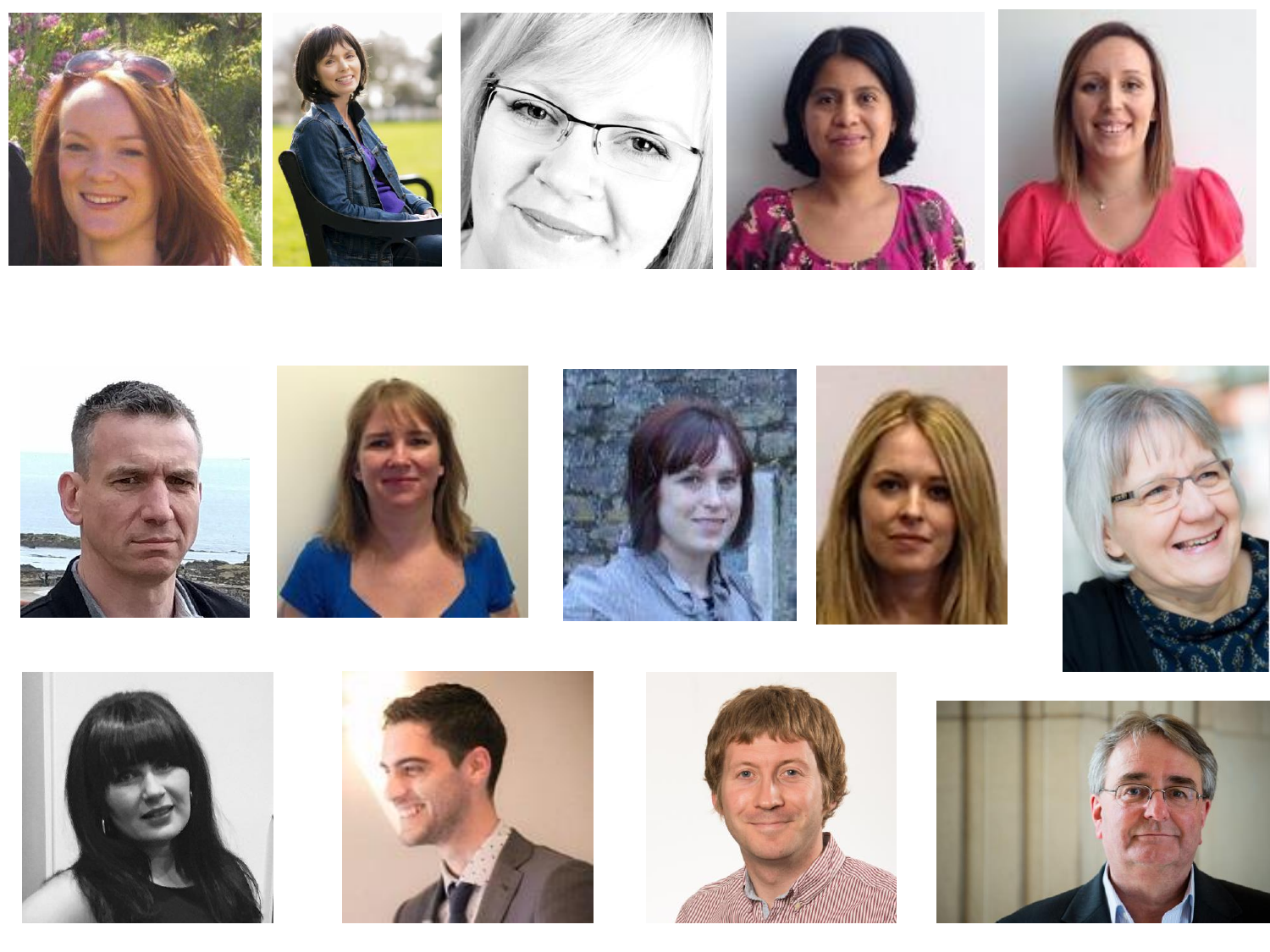### **OSCARSS**

**National Institute for Health Research** 

- **O**rganising Support for **CAR**ers of **S**troke **S**urvivors
- Cluster randomised controlled trial (RCT)
- Partnership Between CLAHRC GM and Stroke Association
	- Statistician Sarah Rhodes:
		- –Design of cluster RCT
		- –Trial Management
		- –CLAHRC Workshop on design of implementation research

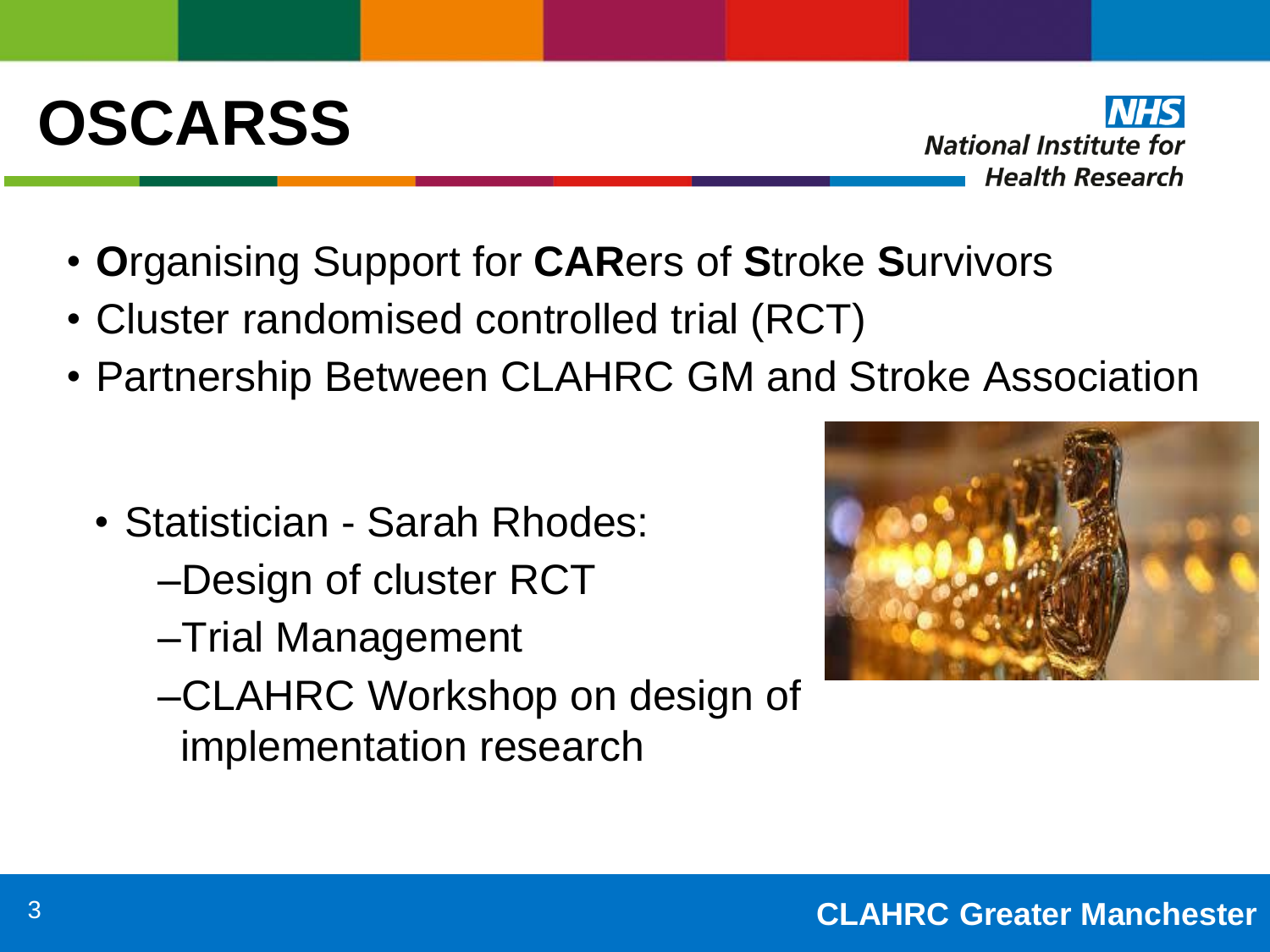# **Wound Audit**



- Audit of prevalence of complex wounds and their treatment
- Partnership between GM CLAHRC and 5 NHS Primary Care Trusts
- Statistician Sarah Rhodes:
	- –Analysis of large data set
	- –Dissemination to NHS Trusts
	- –Paper on 'Better Value Wound Care'
	- –Using results to plan future work

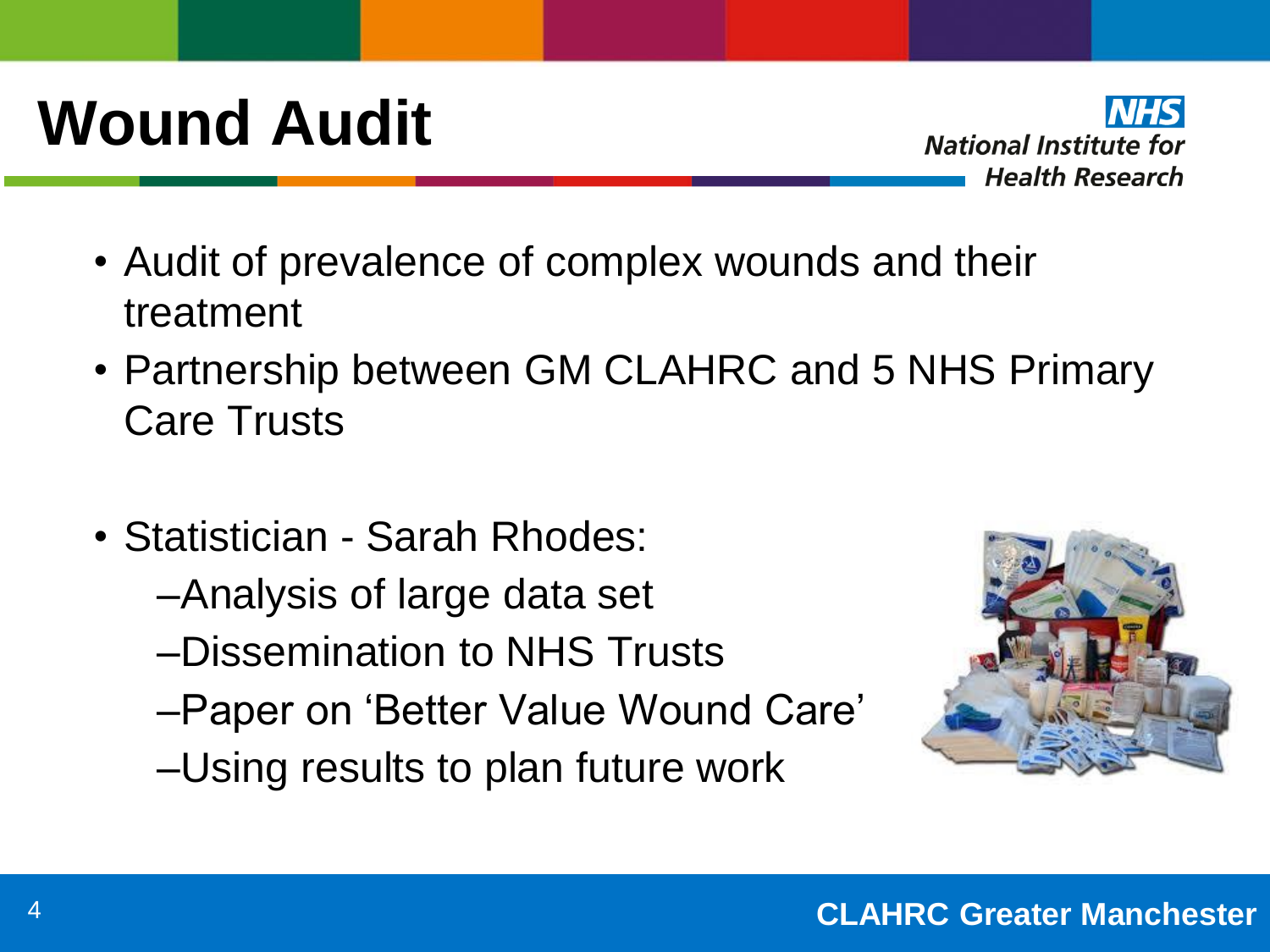# **End of Life: Carer Survey**



- The contributions of family care-giving at end of life: A national postbereavement census survey of cancer carers
- Partnership between CLAHRC GM and Dimbleby Cancer Care
- Statistician Eva Batistatou
	- Analysis of the census survey of cancer carers
	- Dissemination of results
	- Plan of future work

making life better for people living with cancer **Dimbleby** 

Cancer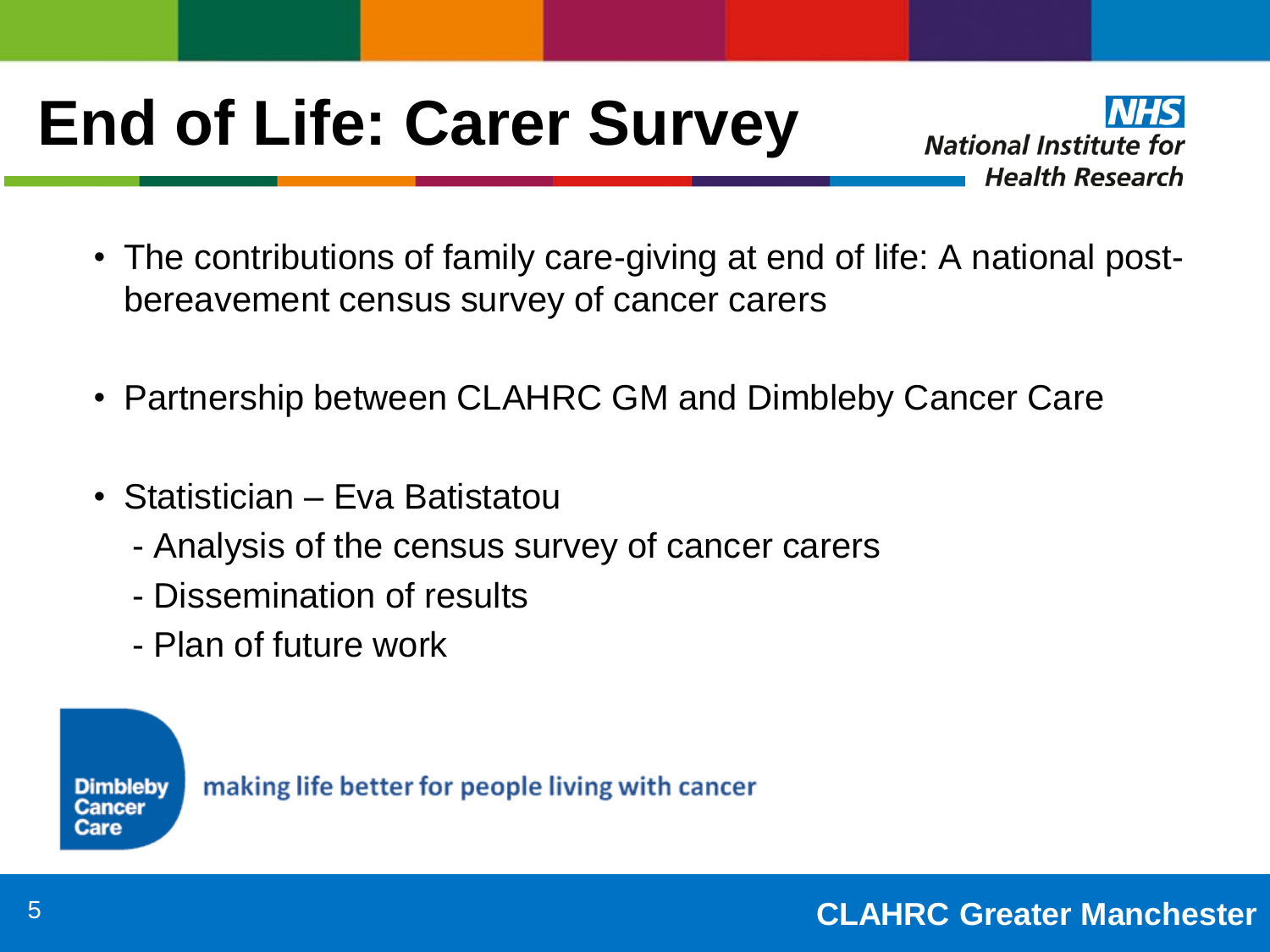# **Type 2 Diabetes Prevention**

- **National Institute for Health Research**
- Evaluation of NHS Diabetes Prevention Programme – Salford pathfinder.
- Partnership between CLAHRC GM and Salford health trusts, local authority and voluntary sector. Funded by Public Health England.
- Mixed methods study: literature review, analysis of routine data and qualitative interviews.



• Principal Investigator – Sarah Cotterill





**The Active Lifestyles Team**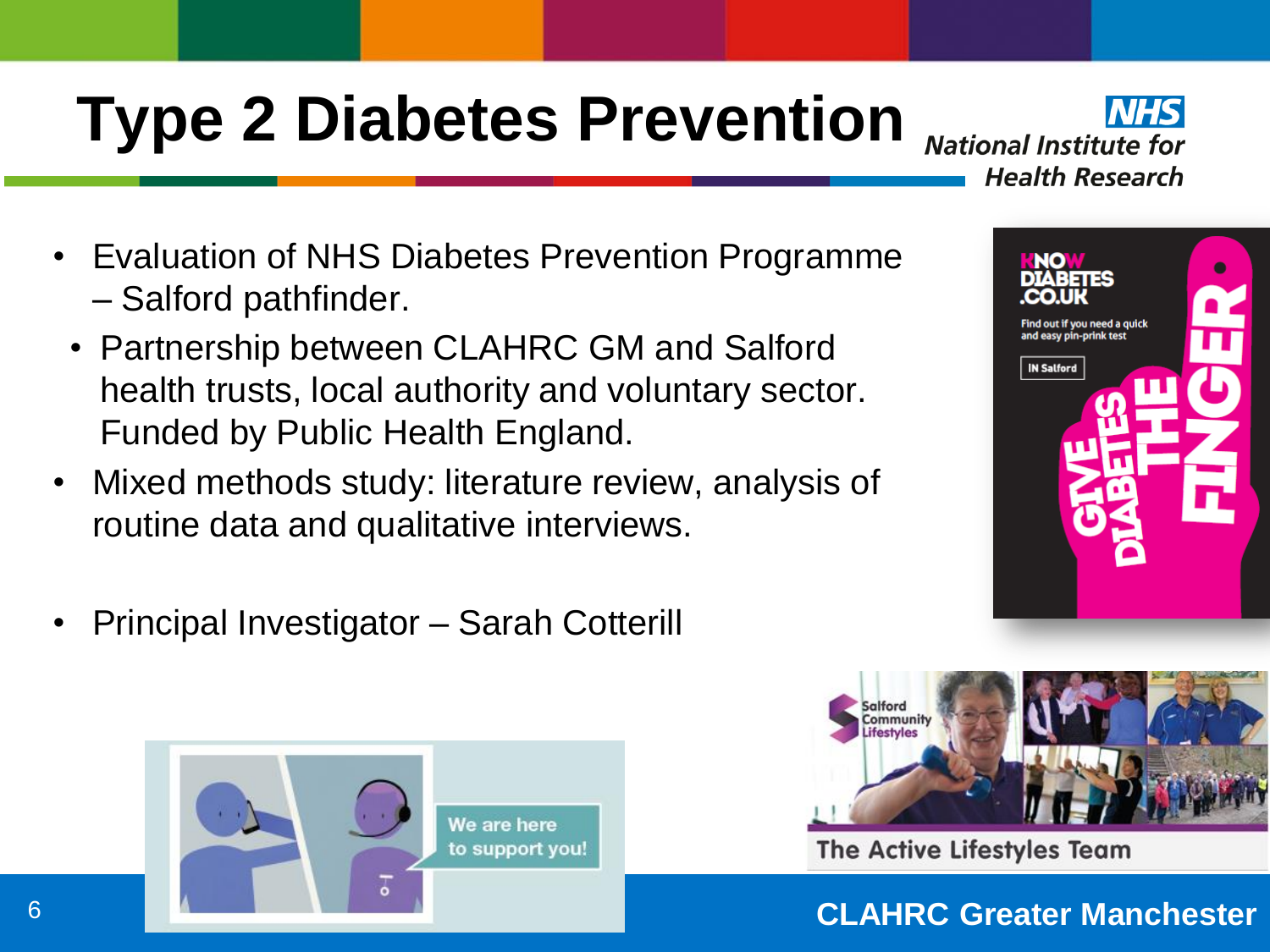### **Diabetic neuropathy screening**



- Corneal confocal microscopy (CCM) for screening and early assessment of diabetic neuropathy
- Partnership between CLAHRC GM and Heidelberg Engineering.
- Feasibility study in 4 opticians (400 patients)
- Statistician Sarah Cotterill
	- Research design
	- Project management team
	- Contribution to analysis
	- Reports, papers

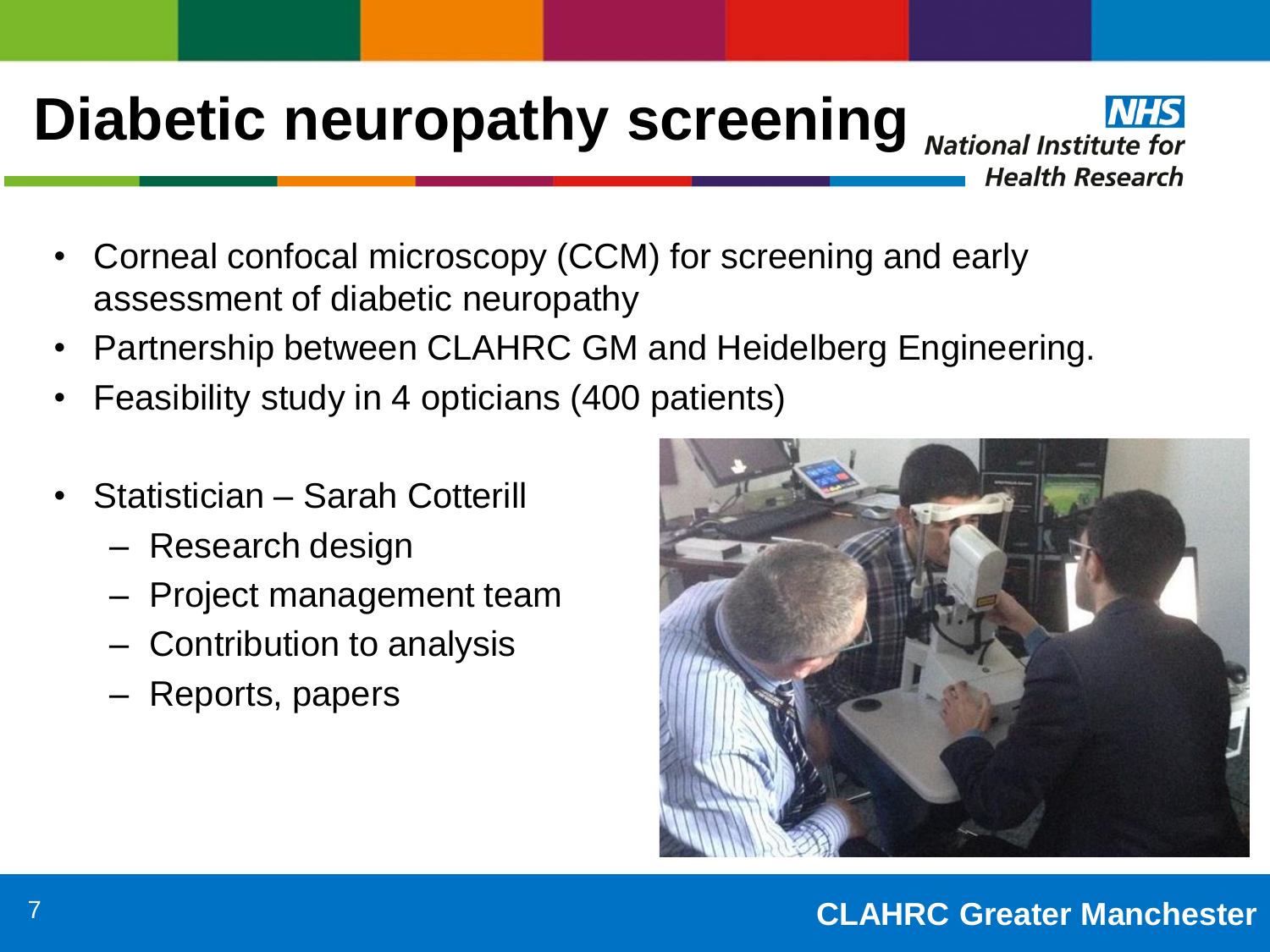# **CLAHRC PhD: Nia Coupe**



• SMART-C: commitments to promote behaviour change in people who are overweight or obese

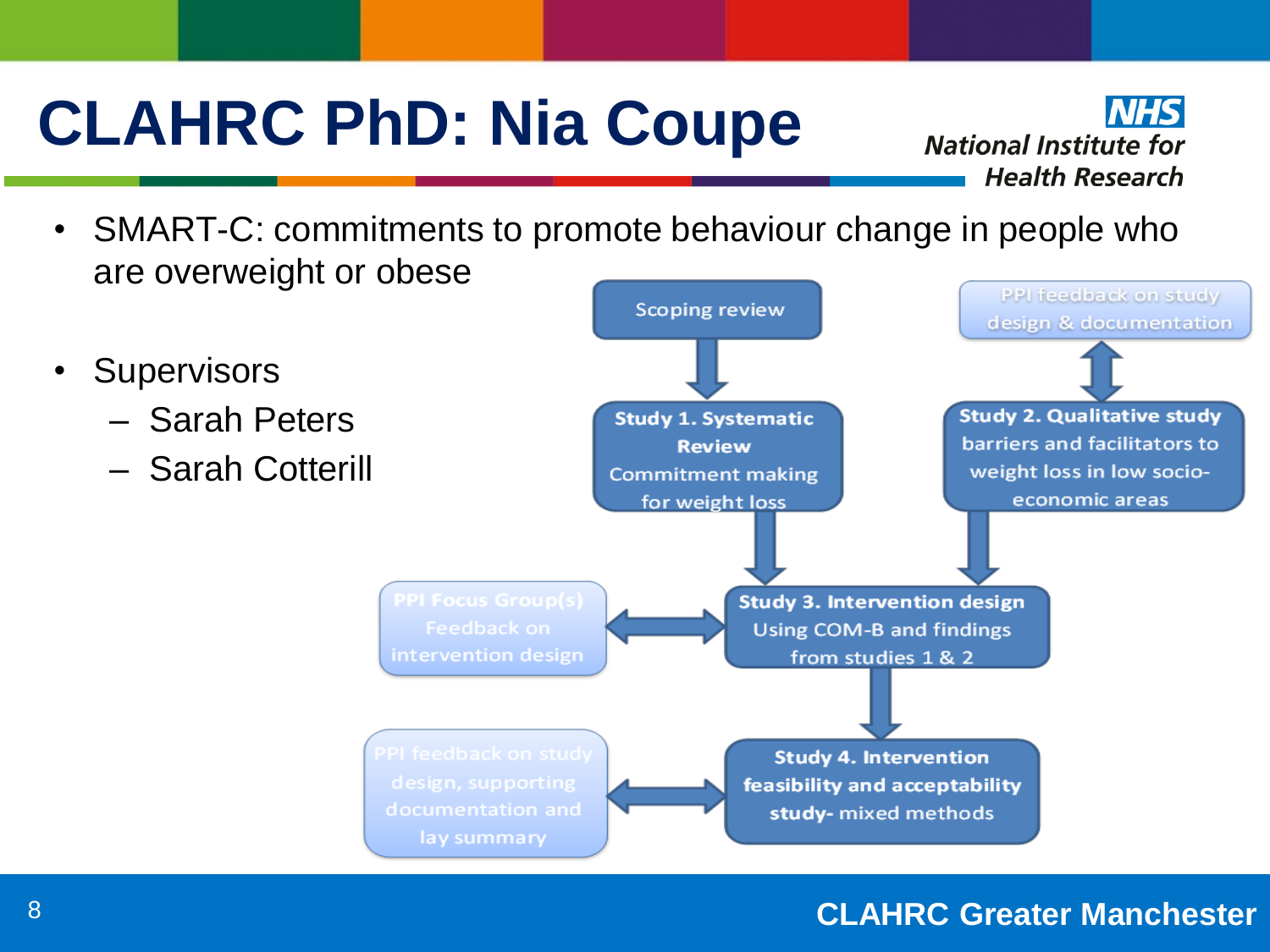



- 'TIDieR or Messier? Exploring the utility of TIDieR beyond trials'
- TIDieR template used in 6 CLAHRC GM projects
- Findings:
	- –We found the TIDieR tool to be a useful tool for applied research outside the context of clinical trials and we have identified four amendments to enhance its utility
- Authors: Sarah Cotterill, Sarah Knowles, Anne-Marie Martindale, Rebecca Elvey, Nia Coupe, Susan Howard, Paul Wilson, Michael Spence.